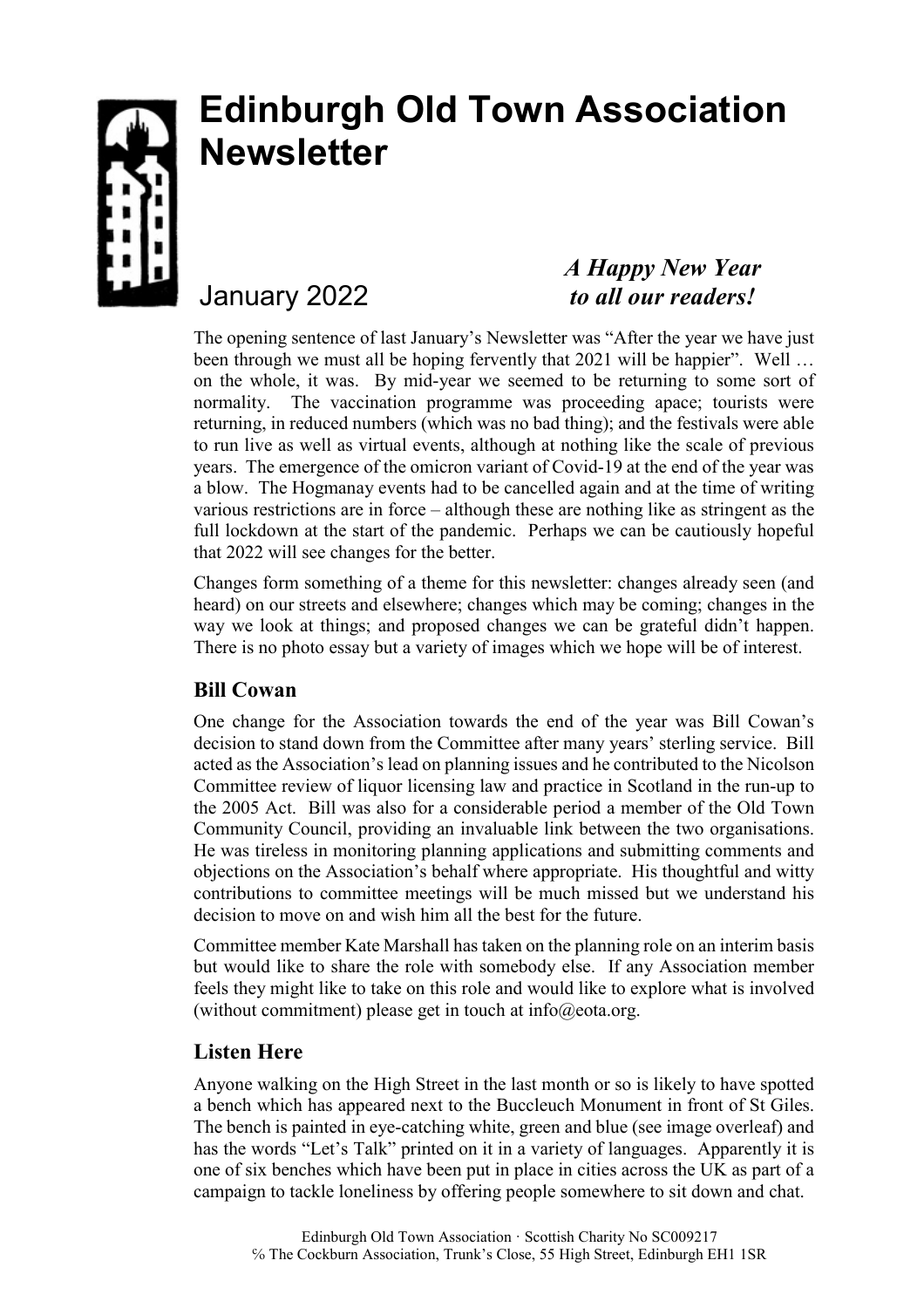

It doesn't seem to be used much, but with the cold, wet weather we experienced in December, not to mention the new Covid variant, that is hardly surprising. Perhaps in the New Year …

#### **Anyone for Candy?**

Other very visible recent additions to the Edinburgh streetscape are brightly painted shop fronts advertising "American Candy and Treats". There are three on the Royal Mile, one on South Bridge and others elsewhere in the city. It isn't clear from whom they are hoping to get custom. If it is American tourists their timing is particularly bad. If not Americans, is there really enough appetite for Hershey's and root beer among locals to keep all these shops going? And most of them seem to be shut most of the time. All very mysterious!



#### **New Clock on New College**

Rather less in-your-face than the American candy stores is the clock which has been added to New College on the Mound. When William Playfair designed the building 175 years ago he included two stone framed roundels on the east tower: one to the north facing Princes Street and the other to the east. It seems likely that these were intended to take clock faces. However, the building project went £5,000 over budget (around £600,000 in today's money), savings had to be made and no clock was installed. Now, with a generous donation from Robert A Funk, an American alumnus and friend of the college, that omission has been rectified and two discrete clockfaces sit in the stone frames on the east tower.



## **And still on the Mound**

As usual, over the festive season a fine Christmas tree, donated by the Hordaland County Council in Norway, stood on the grassed area in front of New College on the Mound. This year it was accompanied by a contemporary art installation created by Edinburgh-based artist Hannah Ayre, alongside Amanda Yates.



*Photo: edinburghchristmas.com*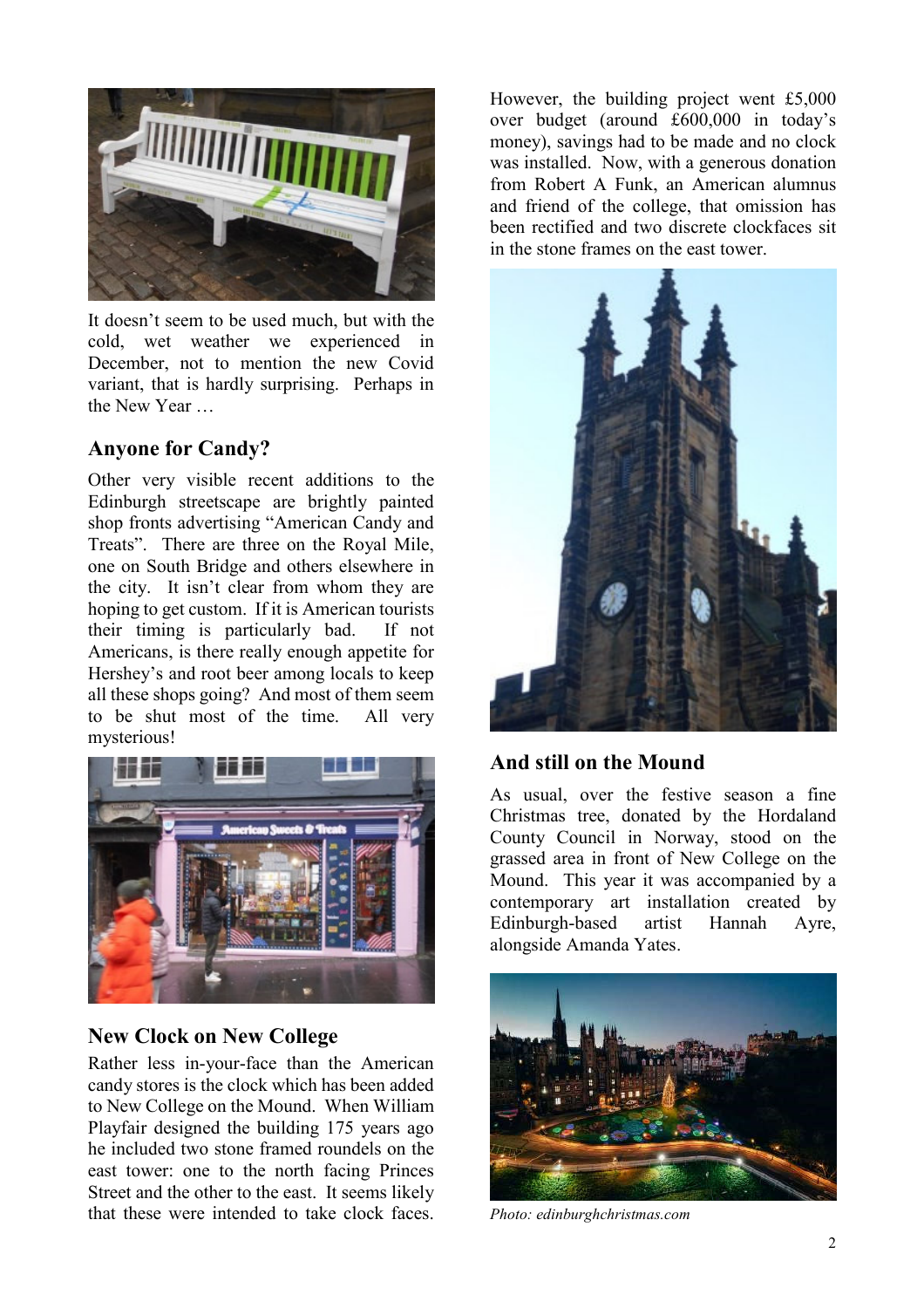Described as cascading geometric snowflakes it irresistibly reminded those of us of a certain age of the spirograph toys of our childhood. But it was a welcome spot of colour on dreich December days.

## **Drinkers' Pens**

These on-street enclosures are not exactly new now (our last newsletter included a photo essay on them). But having initially been billed as a temporary response to the restrictions on numbers in indoors hospitality venues it is worrying that there have now been several applications to extend their use. Many of the enclosures have acquired side screens (reducing air flow and making them less Covid secure) and some even sport space-heaters – hardly compatible with net-zero ambitions.



Professor Cliff Hague, the Chair of the Cockburn Association, in a powerful letter in the December 2021 edition of the *Edinburgh Reporter* newspaper, said "Decking creates an ideal habitat for rats. The seating is used for loud drinking sessions in the early hours, creating disturbance for those living in flats overlooking the street and litter piles up. … A World Heritage Site is being trashed with planning rules suspended. Common Good Land effectively is being privatised without the required public consultation".

The Old Town Association agrees that moves to make such enclosures permanent need to be resisted. We have objected to the planning applications which have been submitted to date and will object to any future applications.

## **High Street Security Barriers**

Again, not exactly a new feature, but one to which the Association has recently turned its attention with a view to seeking changes. Committee member Helen McBride explains.

Members may have spotted reference to the OTA in MSP Angus Robertson's regular column in the *Edinburgh Evening News.* 

Several committee members met with him at the beginning of October to seek his support for removal of the ugly security barriers (known as National Barrier Assets, or catchily "NBA") in the High Street and Johnston Terrace and their replacement with more aesthetically pleasing barriers, more in keeping with the appearance of our important World Heritage Site. We are pleased to report that he has given us his support.

To recap, these NBA were erected in August 2017 in the wake of terrorist attacks in London and Manchester with the laudable aim of helping to keep people safe from potential vehicle weapon attacks while they were attending events at Edinburgh Castle and the High Street during the Festival and Fringe. We understand that they were only ever intended to be temporary, but they have stayed and as far as we can tell, look likely to stay.

Whilst they make handy tables for revellers wishing to put down their beer glasses or serving as a seat while watching street shows, the committee does feel that it's time for the various bodies involved (City of Edinburgh Council and Police Scotland) to have a rethink. To be clear, we fully recognise the need for security but not these paint-chipped ugly archways and wedges please!

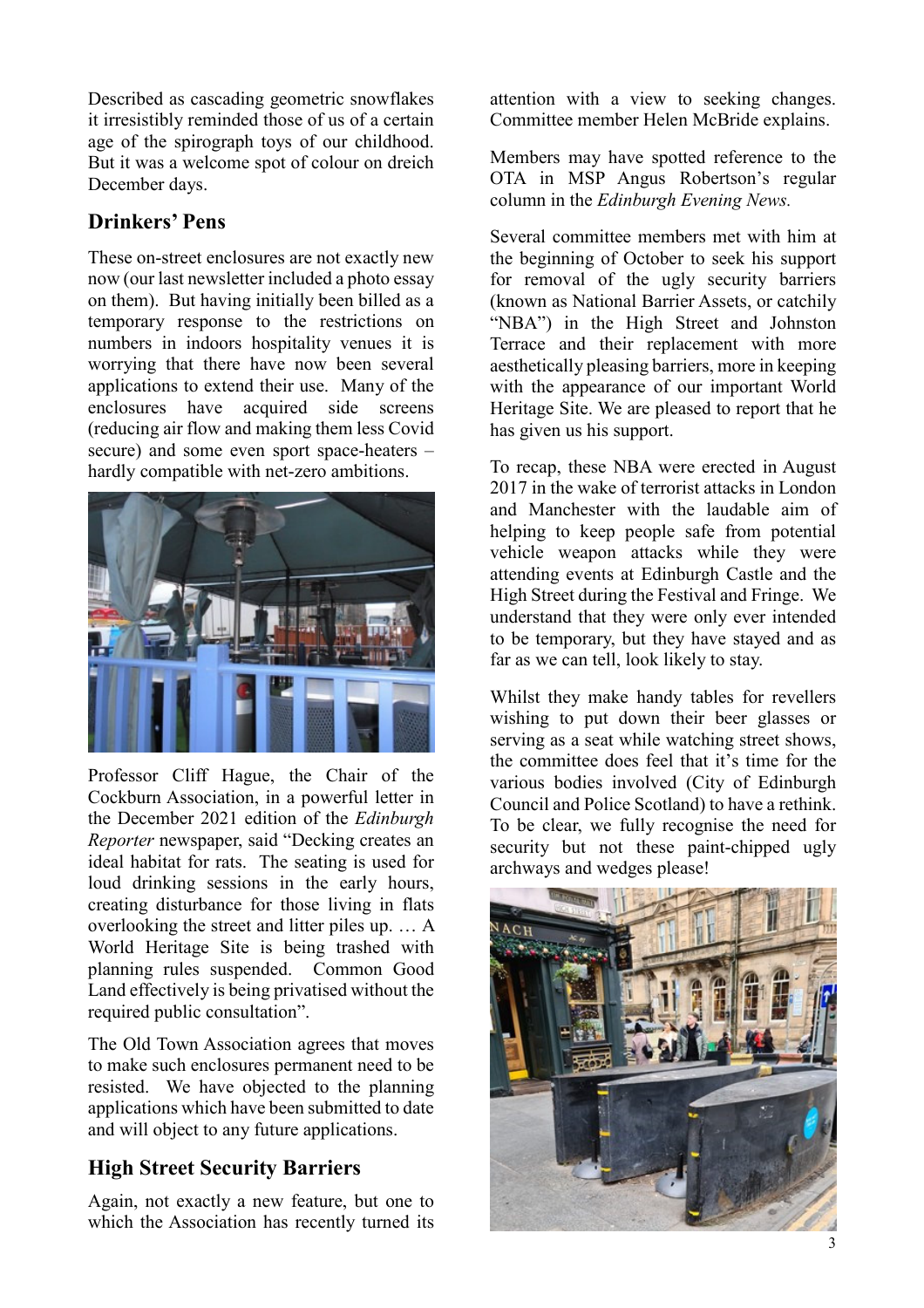A problem with the barriers is that they have both to be moveable to allow vehicle access and sufficiently obvious and solid to deter would-be bombers. There are several examples of more attractive security measures elsewhere in Edinburgh which meet one but not both of those criteria. The discreet barriers in Multrees Walk and the similar ones to the north of the new St James Quarter are moveable but probably not robust enough to do the job that is required in the Old Town. The low walls/ benches which blend neatly into the streetscape in front of the Scottish Parliament are robust but immovable.



The St Paul's area of London has been provided with barriers which do both jobs in a more attractive way than those on the Royal Mile.



*Photo: eyeonedinburgh.net* 

If any members can provide examples of security barriers more pleasing to the eye, either in the UK or abroad, we would really like to hear from you. Some of you may also have specialist knowledge of security issues and we'd really like to hear from you too. Drop us an email at  $info@eota.org$ .

#### **What's making that noise?**

One welcome side-effect of the lockdown at the start of the pandemic was the disappearance of aircraft noise. Commercial passenger aircraft are now back, albeit in much reduced numbers. But, perhaps because of the contrast with the silence of earlier months, helicopter disturbance over the Old Town was very noticeable in the summer of 2021. Clearly there is a need for Police Scotland and air ambulance helicopters to overfly the city. But there are several companies offering members of the public the opportunity to "cruise over Edinburgh in an executive helicopter", "cruise the Edinburgh skyline", "flying at 2,000 feet … see Edinburgh Castle, the Royal Mile, Holyrood Palace and the Scottish Parliament". One such flight (also taking in St Andrews and Dundee) can be had for a mere £1,900 plus VAT which the website carefully explains is for the whole helicopter, not just a single seat. Quite apart from the disturbance they cause on the ground, can such flights really be justified in the wake of the COP 26 climate conference and the drive to achieve net zero carbon emissions?

#### **Caught short?**

A definitely unwelcome side-effect of the first lockdown was the closure of public toilets. And with pubs and cafes and restaurants closed as well, trips out and about needed careful planning! At the time of writing most public toilets remain closed. But there are plenty of places selling coffee and providing outdoor seating. Cafés, right? And cafés have to provide toilets for their customers, right? Apparently not. Because the seating is outside it seems these places can classify themselves as takeaways and therefore don't have to provide toilets. A case of regulations needing to be updated to match changed circumstances?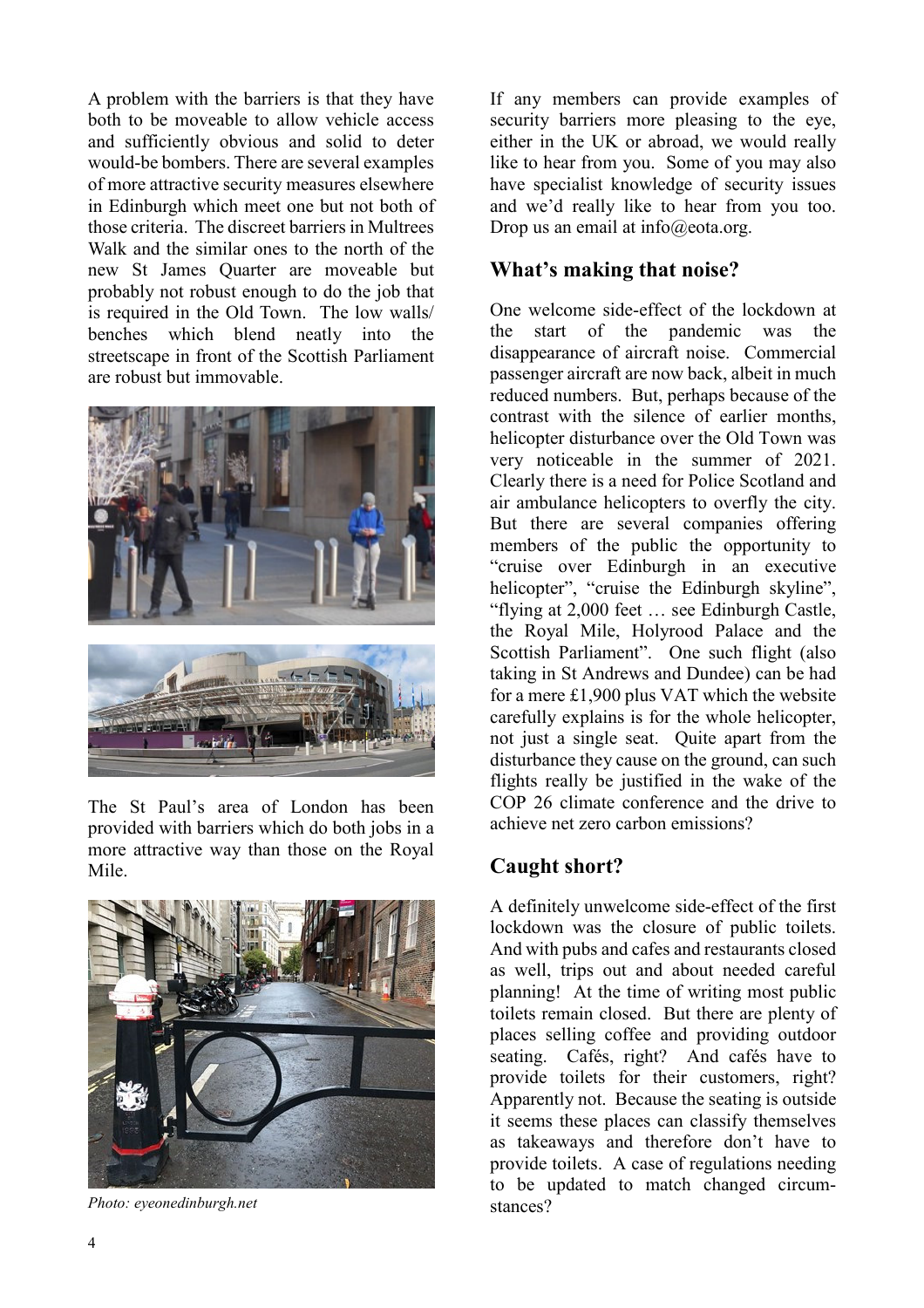## **Old Royal High School**

In October the City Council finally agreed to lease the Calton Hill building to the Royal High School Preservation Trust. The trust has put forward plans to turn the iconic Thomas Hamilton designed building into a new home for St Mary's Music School with performance space, café, gallery and visitor centre. There is funding in place to make this vision a reality. The building dominates views north from the eastern Old Town and it is good to think that the view may soon be of a building brought back into full and appropriate public use.

#### **A statue of a woman in the High Street?**

There are plenty of statues of men on and near the Royal Mile: David Hume in front of the High Court building; the 5th Duke of Buccleuch on top of his monument outside St Giles; Charles II and James Braidwood in Parliament Square; Adam Smith nearby; and Robert Ferguson in the Canongate. But there are no women. In fact, apart from Queen Victoria (and our present monarch inside the Queen's Gallery), statues of women are notable for their absence throughout the city. Now that may be about to change.

Won't Sit  $Still^*$ Inglis

*Image of Elsie Inglis produced by 12-year-old Chloë Graham and being used by the fund-raising campaign.*

The City Council has agreed to support fundraising activities for a statue in tribute to pioneering Edinburgh doctor Elsie Inglis. She is best known for the front-line hospitals she organised in World War One for the French, Serbs and Russians. An official of the British War Office rejected her offer of help, telling her to "go home and sit still". In 1894 Elsie Inglis had co-founded a small hospital for women and children in Edinburgh and this moved to the High Street in 1904. So it is appropriate that it is proposed to erect her statue on the High Street. For more information (or to make a donation) go to www.elsieinglis.org.

#### **Historic Lantern Slides discovered**



*locations shown in recently rediscovered lantern slides: Top: Whitehorse Close on the Canongate. Below: Westbowhead.*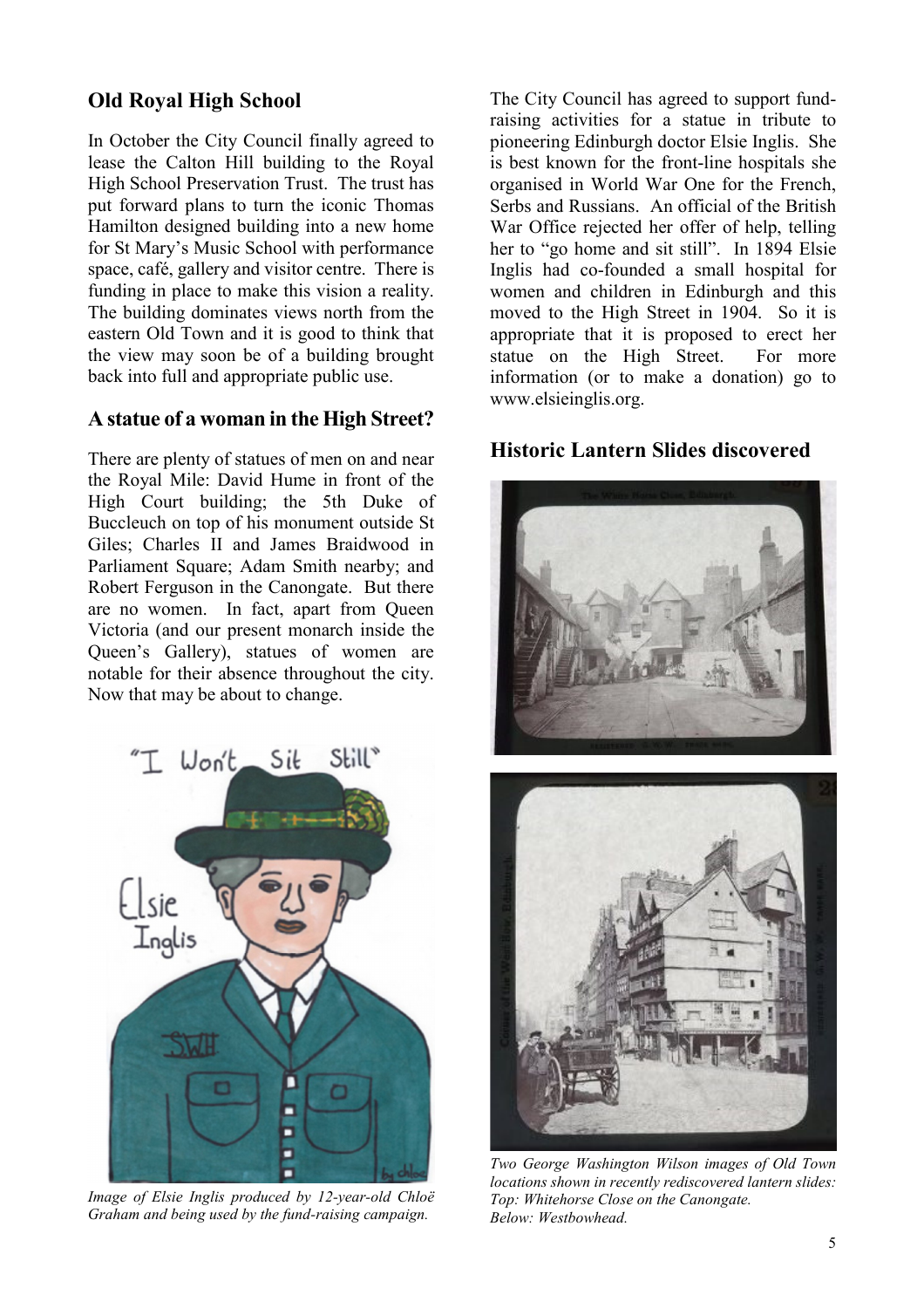Russell Clegg, Collections Engagement Officer in the *Auld Reekie Retold* team, tells us about an interesting discovery at the Museums' Collections Centre that may prompt us to look in a new way at familiar sights.

Museums and Galleries Edinburgh have discovered a set of evocative views of the late Victorian city during their current *Auld Reekie Retold* project. A wooden box containing the 38 black and white glass slides was found in the Collections Centre at Broughton Market during inventory work. They cast a dramatic look at the city showing locations, buildings and monuments which though familiar are also surprising and unusual.

Titled (completely coincidentally) *Auld Reekie* the slides have very little provenance or accession detail but are believed to have been produced by the studio of photographer George Washington Wilson, if not by the renowned and pioneering photographer himself.

The slides themselves would have been projected on to a screen using a "Magic Lantern", that most Victorian of household entertainments. The images are striking, illustrating views which are now long gone in some circumstances. Take the stunning image of Craigleith Quarry with the city skyline in the background for example; the ornate roof of the original Waverley Market shown from the Scott Monument, looking east along Princes Street, as another; and the sight of sheep grazing on the Meadows in front of the former Royal Infirmary.





*Auld Reekie Retold* is a major three-year project connecting objects, stories and people using Museums & Galleries Edinburgh's collection of over 200,000 objects. Funded by the City of Edinburgh Council and Museums Galleries Scotland, the team are recording and researching our objects, then showcasing their stories through engagement with the public. You can find out more at www.edinburghmuseums.org.uk/auld-reekieretold.

The find also coincides with a podcast series on early photography around our collections taking in a tour of Leith, early domestic photography, the temperance movement and the 1886 International Exhibition. These can be accessed via all major podcast providers and on the Museums and Galleries Edinburgh website.

#### **Looking about us in a new way**

Here Association member Odile Hughson reviews a book which has got her looking at her surroundings in a new way as she walks about Edinburgh.

*Public Sculpture of Edinburgh,* Ray McKenzie, Liverpool University Press, 2 volumes:

- 1: The Old Town and South Edinburgh
- 2: the New Town, Leith and the outer suburbs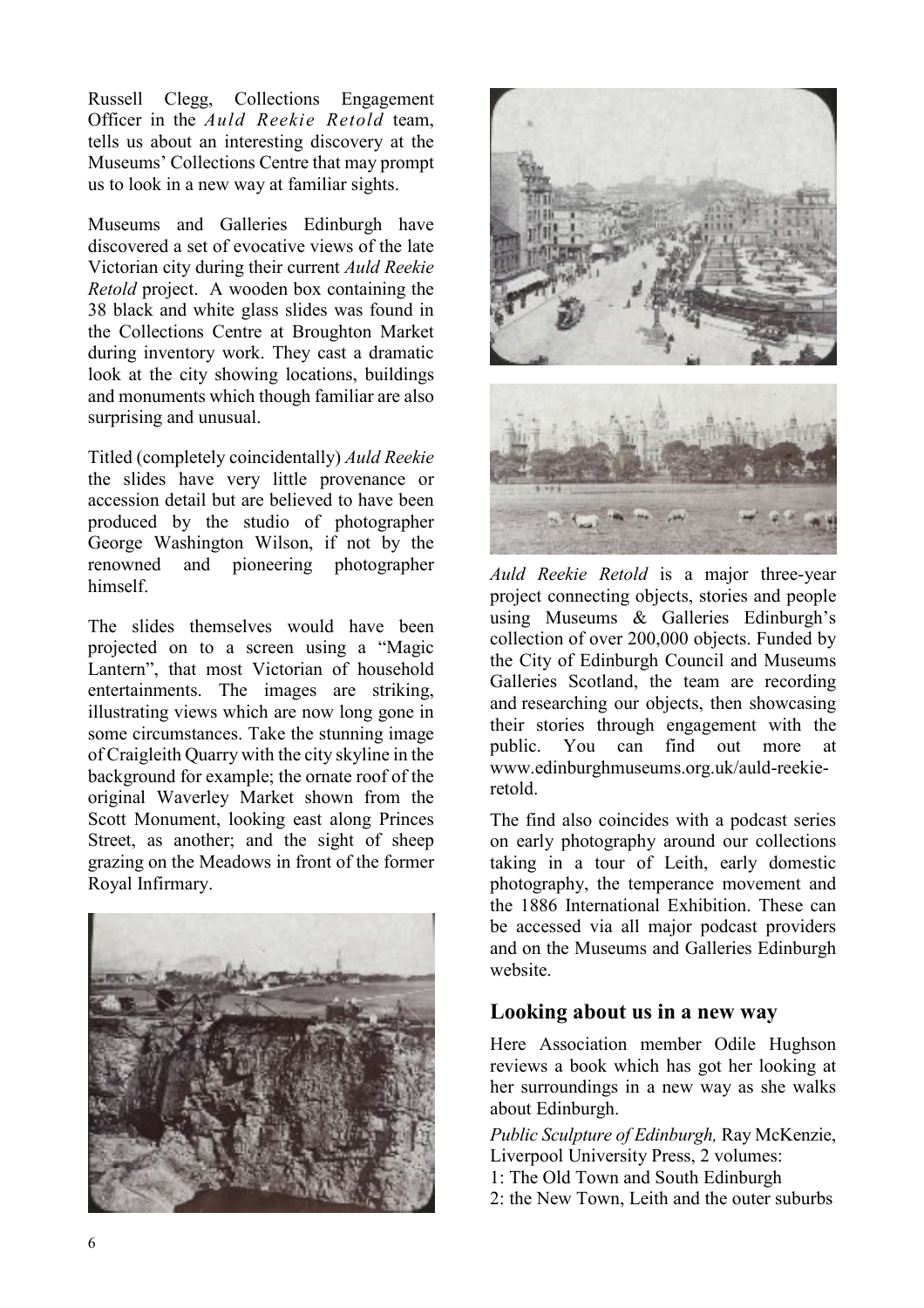

This is more of a reference resource than a book to read, yet the style is not that of a catalogue, so it is very approachable. Each artefact is treated in several paragraphs: description, discussion, related works and condition. The text is full of very useful information about the subject, the sculptor, materials, dimensions and inscriptions, giving dates from the start of the project to when the statue was unveiled and what happened subsequently. There is a good biography of both the artists and the persons sculpted, with small details of interest, such as the locations of their studios and homes. The appendix on lost and removed works is interesting. Coats of arms are also described.

It offers good references. The history of the commissions with the ensuing controversies, disagreements with the artists, their remuneration (or lack thereof) and the final chosen locations for display are reported with a hint of humour. It is fascinating to imagine huge sculptures being transported and re-erected across the city.

The production is monumental (quite right in this context), attractive and very well researched. It is a quality production with beautiful photographs. I regret that the format is not more user-friendly, at least in paperback form; the two volumes are heavy, floppy and not easy to handle, but it would weigh even more in hardback.

I enjoyed having my attention drawn to details and learnt how to look at the sculptures properly all the way round, instead of simply taking an overall view as one passes by.

This is an excellent publication, ideal to brighten our restricted existence during the pandemic, mixing intellect with physical exercise. I would certainly recommend *Public Sculpture of Edinburgh*.

#### **Escaped from Tunnels?**

In separate talks to the Association in November 2021 Chris Fleet, Map Curator of the National Library of Scotland, and Henry Sullivan of the City Archives both referred to the 1949 Civic Survey and Plan for Edinburgh (the Abercrombie Report). This prompted your editor to look again at the report. It really is an extraordinary document. We can be grateful that some of its proposed changes were never implemented.



One of its best known, and most notorious proposals was for a motorway-scale inner ring road which would, among other things, have sliced through Inverleith Park, run along the south side of the Meadows and tunnelled under the High Street and Calton Hill. But if all of the Abercrombie proposals had been implemented those wouldn't have been the only new tunnels in Edinburgh: in fact the city would have been riddled with them.

There was to be a new goods railway line running in a tunnel from St Leonards under the Meadows and Tollcross to Haymarket. This was part of a wider scheme of railway changes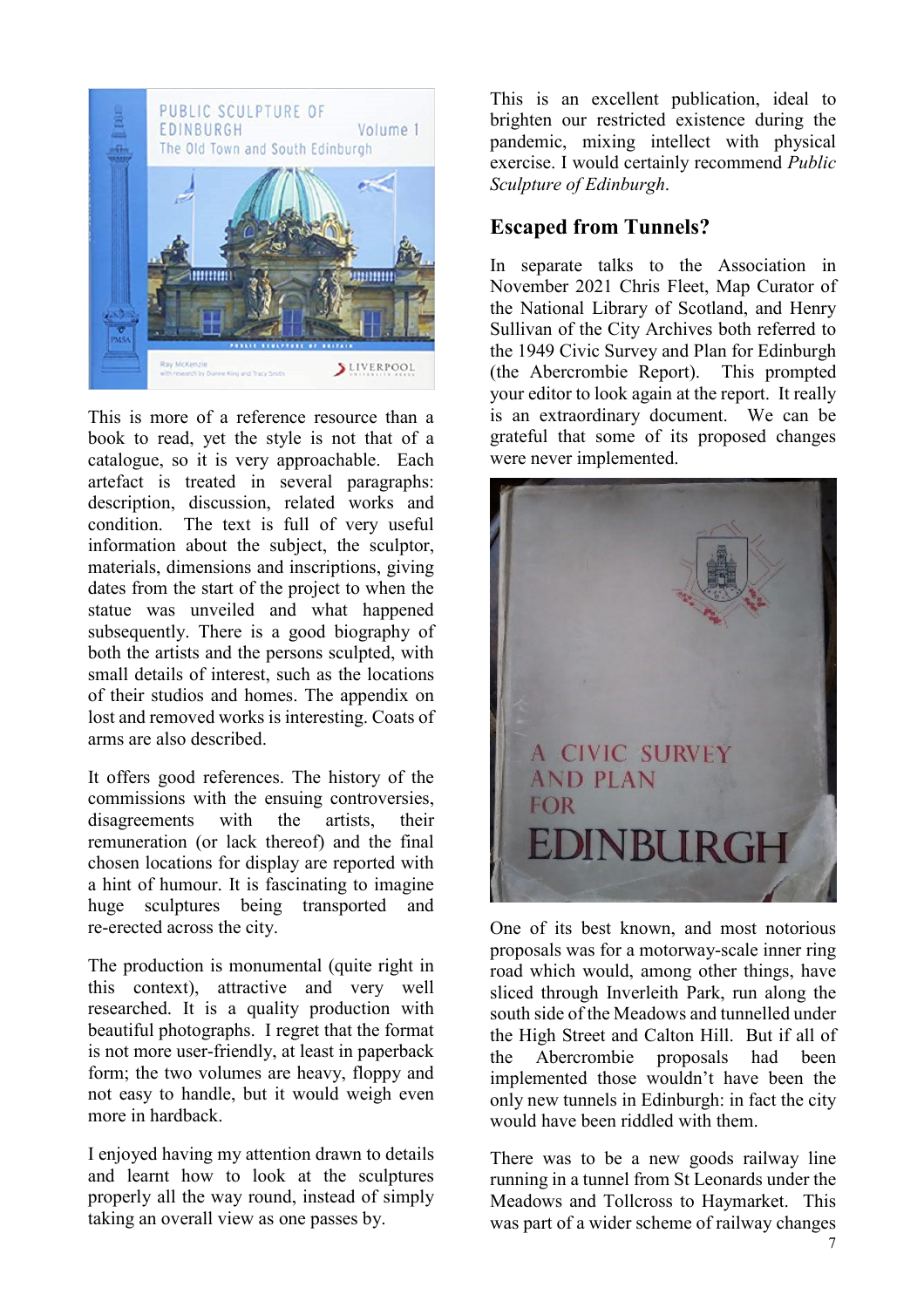which would have seen a new station in Morrison Street and Waverley downgraded to take only local trains. That would have allowed the station to be reduced in size and it and the line through Princes Street Gardens to be covered "beneath a roof of lawns and terraced gardens" allowing the gardens to "be greatly improved and extended to restore the original shape of the valley".

That actually sounds rather attractive. But what was proposed for the other side of the Gardens would have had a disastrous effect. Princes Street was to become primarily a service link road with all through traffic diverted away from it. Ten feet below the street was to be a deck designed for "car parking and promenade". And below *that* was to be a road for through traffic, lit and ventilated by colonnades and clerestory windows opening into the gardens – and so polluting them with traffic fumes and noise. Incredibly, the report feels able to assert that this would be as "an interesting and important contribution to the amenities of this magnificent valley"

Oddly, given his apparent obsession with tunnels, Abercrombie had no proposals for what in 1949 was already a disused tunnel running from Waverley, under the New Town to the foot of Scotland Street. This was part of a railway running to Leith and the section north of Scotland Street is now a popular pedestrian and cycle route. But the tunnel under the New Town remains shut off.

#### *The Broughton Spurtle***: a correction**

In the September 2021 newsletter we referred to *The Broughton Spurtle* as "the New Town & Broughton Community Council newsletter". An Association member (and former member of the NT&BCC) points out that *The Spurtle* is independent – and at times critical of the Community Council. Your editor should have remembered that and pleads an attack of Covid brain. *The Spurtle* is, incidentally, an excellent read and is available free at various locations on its patch (issued monthly)

*All photographs in this newsletter are by Eric Drake and Rosemary Mann unless otherwise credited.* 



*Proposals for Princes Street in the 1949 Civic Survey and Plan for Edinburgh*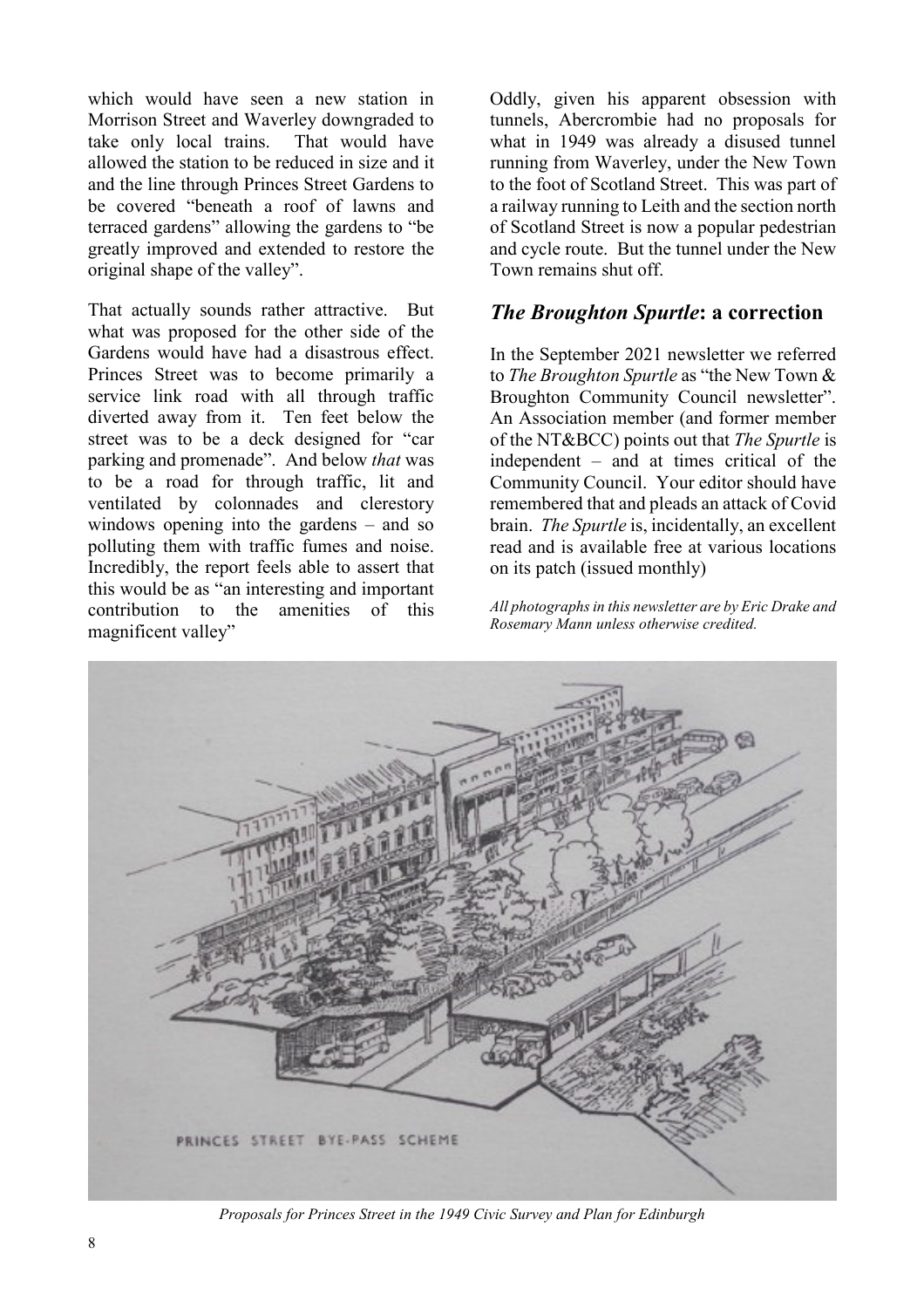## **Places to Visit and Things to do**

Pre-booking is no longer required at the National Museum of Scotland, the City Art Centre, the Fruitmarket Gallery (now reopened after a major refurbishment) or the Museum of Edinburgh. The Writers' Museum, the Museum of Childhood and The People's Story remain closed.

At the **National Museum of Scotland** in Chambers Street the exhibition on *The Typewriter Revolution* continues to 17 April 2022. This looks at the typewriter's evolution and its role in society, arts and popular culture. From 12 February to 8 May the Museum will be holding a major exhibition of *Audubon's Birds of America*. Around 1820, naturalist John James Audubon declared his intention to paint every bird species in North America. The result of this ambition was *Birds of America*, published between 1827 and 1838, and featuring 435 life-size, hand-coloured prints. The book's large size (almost 1m high) and its publication as a series of folios has resulted in very few complete volumes remaining to this day. Audubon visited Edinburgh in 1826 when he was looking for an engraver capable of reproducing his paintings. Go to www.nms.ac.uk for more information. There is an admission charge for the Audubon exhibition.

At the **City Art Centre** the exhibition *New Acquisitions at the City Art Centre* continues to Sun 28 May 2023. *Reflections, The Light and Life of John Henry Lorimer (1856-1936)* continues to Sun 20 March, and *Tapestry: Changing Concepts* continues to 13 March. More information on these and the other galleries and museums run by the City Council, see www.edinburghmuseums.org.uk/whatson. A wide variety of digital lectures and events can also be booked through this website.

To mark Her Majesty The Queen's Platinum Jubilee year, **The Queen's Gallery** at the Palace of Holyroodhouse will be holding an exhibition titled *Masterpieces from Buckingham Palace*. This will bring together more than 30 spectacular works by artists such as Rembrandt, Rubens, Claude, Artemisia Gentileschi and Van Dyck. The exhibition will run from 25 March to 22 September. Go to www.rct.uk for more information.

Between 22 January and 11 June the **Dovecot Studio** is holding an exhibition on *The Art of Wallpaper – Morris & Co*. This explores the legacy of William Morris in over 130 works from the Morris & Co. archives, focusing on his legacy and including framed original samples, as well as interior layouts. Visit https://dovecotstudios.com for details and for information about online exhibitions.

**National Library of Scotland**: https://www.nls.uk/events for online events including lectures.

**Auld Reekie Retold**: https://www.edinburghmuseums.org.uk/stories for podcasts including past talks available to download. See how a small, unassuming object can convey a huge story.

**The Old Edinburgh Club**: http://www.oldedinburghclub.org.uk/lectures/ for monthly lectures on Zoom. Free for members, £5 for non-members. There are three remaining in the 2021-22 season. 19 Jan 2022, 7.00 pm, Professor Iain Hutchison, Disability in Edwardian Edinburgh.

16 Feb 2022, 7.00 pm, Nicholas Uglow, The history of places before Binns: local significance in collective experience and memory.

16 Mar 2022, 7.00 pm, Dr Rebecca Mason, Widows, Dowers and Debts in Early Modern Scotland.

**Society of Antiquaries of Scotland**: https://www.socantscot.org/events/ for free on-line lectures: Monday 17 January, 6.00 pm, Zandra Yeaman, Curating Discomfort.

Monday 7 February, 6.00 pm, Dr Churnjeet Mahn, Diversity is not a silo: routes to anti-racist work in Scottish heritage.

Monday 14 March, 6.00 pm, Professor Annelou van Gijn, Connecting tools and materials in the Dutch Late Neolithic through use-wear analysis and experiments.